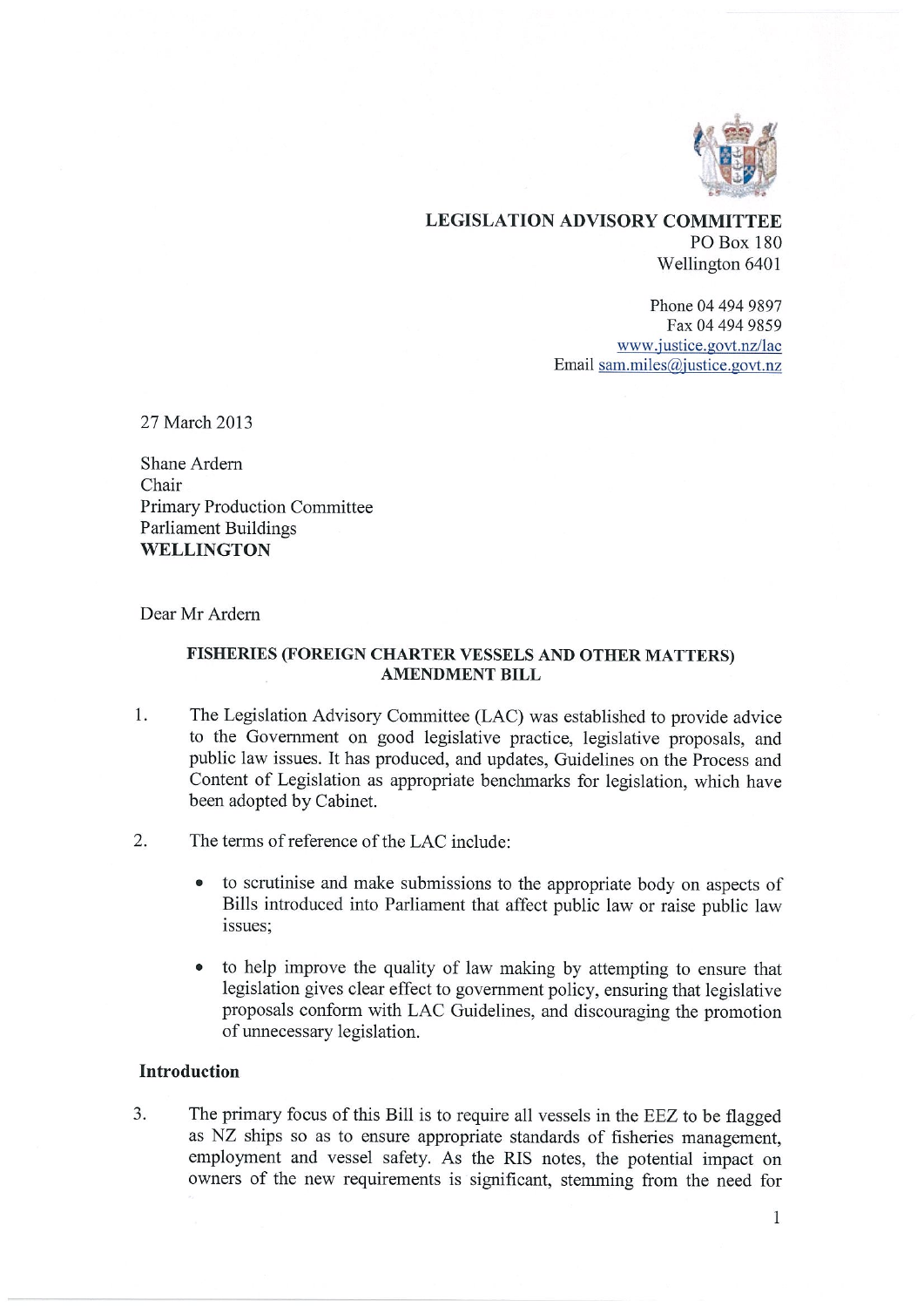operational changes and increased costs, possible decrease in the value of some quota and catching rights, and loss of vessels.

- $\overline{4}$ . The concerns of LAC arise in relation to the new powers to suspend and cancel registration of all fishing vessels for breach of a condition of registration, which are a significant expansion of the Chief Executive's (CE) current authority. We query whether an appropriate balance has been struck between protection for those impacted by the new powers and effective executive decision making.
- 5. Our starting point in considering this issue within the best practice guidelines of LAC is "Where a statutory power may significantly affect rights or interests, it is generally desirable for the statutory scheme to specify the protections that decisionmakers must accord to those affected" (pare 13.6.1).
- 6. The relevant LAC Guidelines go on to summarise the relevant balancing exercise as follows:

In order to determine what, if any, procedural protections ought to apply to a given power, it is necessary to consider:

- the importance of the interests at stake;
- the nature and expertise of the decision-maker;
- the value of any given procedural protection to the particular decision; and - any constraints upon the decision-making process, such as limited
- resources, confidentiality or a need for rapid decisions.

On this basis, statutory provisions should specify what, if any, procedural requirements are to apply to a given power.

#### Questions for Select Committee

- 7. LAC member have concerns about four aspects of the new suspension and cancellation powers of the CE, given the potentially serious consequences of suspending or cancelling a fishing operation.
	- Whether the grounds for suspension and cancellation for a breach of registration are sufficiently clear to those who may be affected?
	- Whether the minimum times for response to notices of intention to suspend or cancel are sufficient?
	- Whether operators should have a statutory appeal process to test the validity of the CE's decision, or the information upon which the CE has relied, other than judicial review?
	- Whether, in light of the Attorney-General's report on the Bill's consistency with the New Zealand Bill of Rights Act 1990 (BORA), it would be desirable to clarify whether the new offences are strict liability or not?
- 8. LAC members, conscious of the complexity of the operational background of this legislation, do not express a strong view on the appropriate response to these questions. But they consider them to be significant and recommend that the select committee considers them carefully.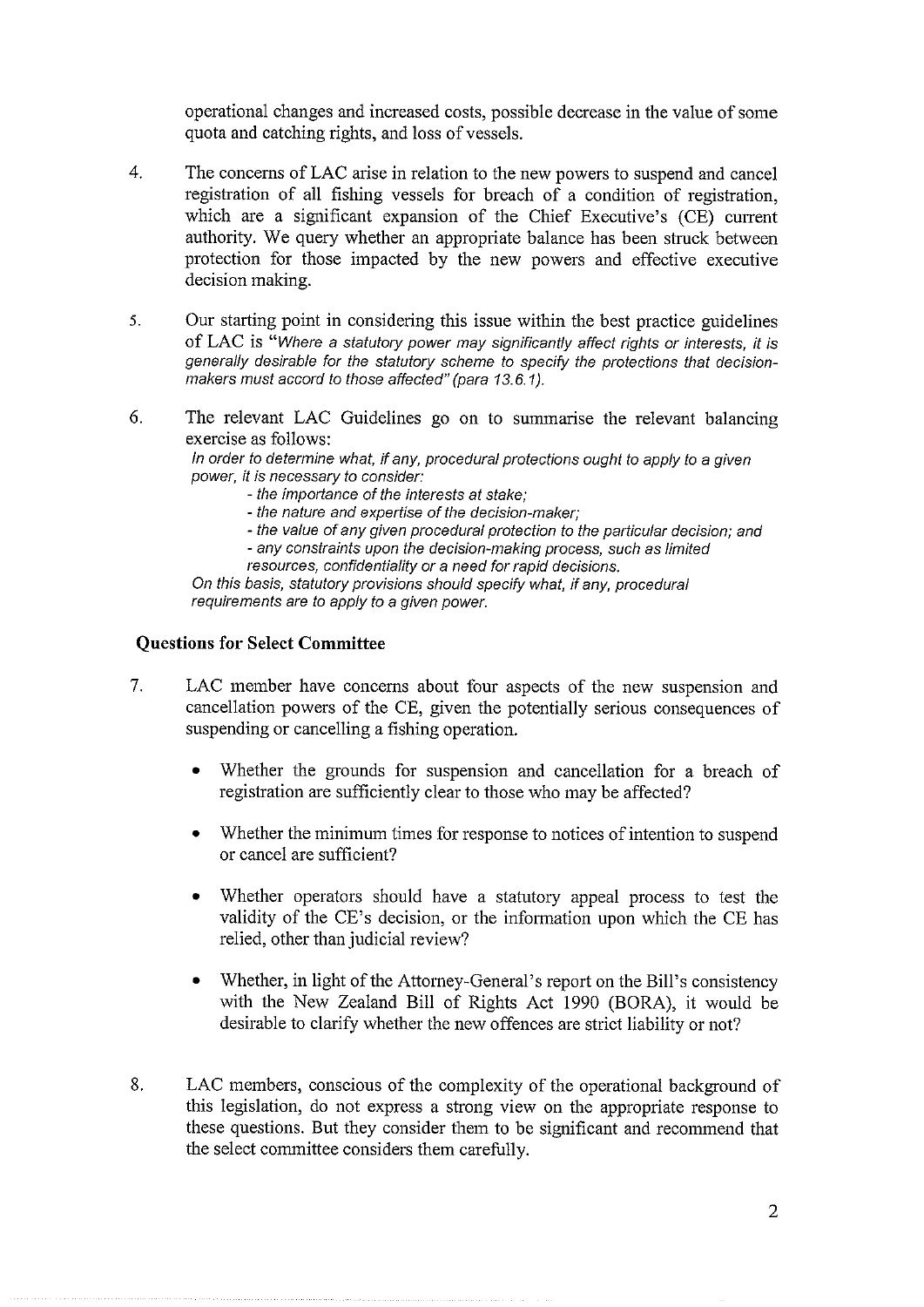**Summary of new powers to suspend and cancel registration of fishing vessels** (The legislative basis for this summary is provided in Appendix 1.)

- 9. Under existing provisions the CE can impose any conditions on the consent to registration of a fishing vessel. Amendments now enable the CE to change the conditions of registration by written notice and also provide that all conditions of consent are deemed to be conditions of registration.
- 10. This now empowers the CE to suspend or cancel registration for any breach of a condition of registration, applicable to all vessels in the EEZ. These new powers sit alongside and are additional to the amendments introduced in this bill to allow the CE to suspend and cancel registration for breaches of fisheries management, employment or vessel safety.
- 11. An operator could receive notice of a breach of condition of registration and have 48 hours to correct the breach. If the breach is not rectified, the CE could issue 7 days' notice of the intention to suspend registration, and must give the operator a reasonable time to make submissions on the matter. The period of suspension can be extended. If the breach is still not rectified the CE can give 7 days' notice of cancellation of registration.
- 12. It follows that if a notice of intention to suspend is followed by a notice of cancellation, an operator/owner could have a minimum of 14 days to respond from the notice of suspension, but is likely to have longer at the discretion of the CE when considering any submissions.
- 13. A cancellation notice can be issued for any breach of a condition of registration following notice of suspension, if the operator has still not complied with the conditions of registration. Cancellation can also be imposed, without a prior notice of suspension, because specified persons associated with the fishing vessel have been "convicted of an offence relating to fishing or transportation in the fisheries jurisdiction of NZ or that other country". The minimum time to respond to a notice of cancellation for reason of a conviction, without prior suspension, is 7 days.
- 14. Judicial review is the only formal process to challenge the validity of the CE's decision, or the information upon which the CE has relied in issuing a suspension or cancellation notice.
- 15. On the face of it two new strict liability offences of continuing to fish after receiving a notice of suspension or cancellation are established, carrying the penalty of a fine not exceeding 8100,000. The statutory defence available for defendants is to prove that the contravention was from a cause beyond their control and that the fish caught after the notice was issued have been returned to the sea.
- 16. The BORA report states that "in the absence of an explicit indication that the offences are intended to be strict liability, we consider the Courts would likely read in a mens rea element" in line with case law.

3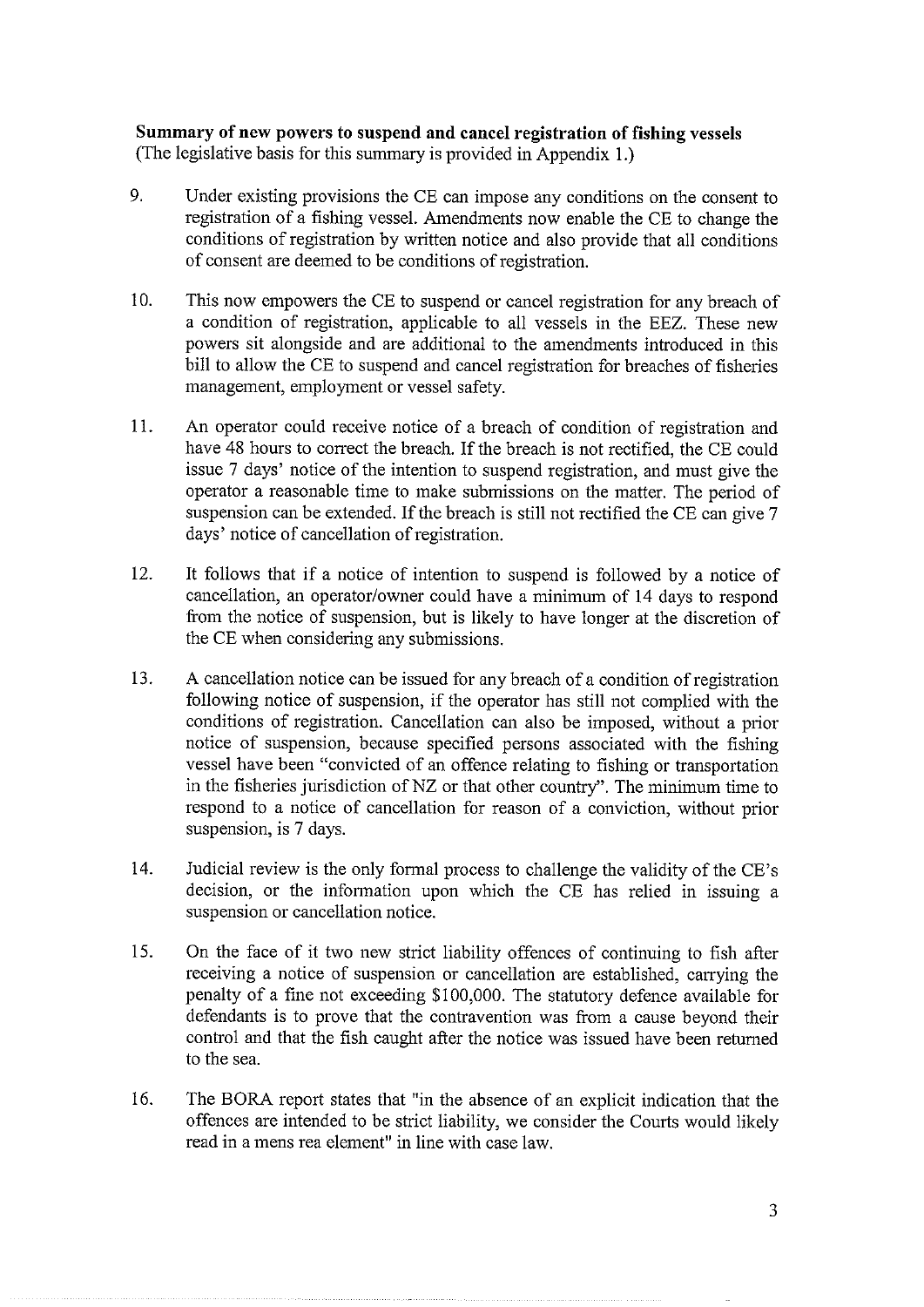## Discussion

# Breach of condition of registration

- 17. As suspension and cancellation can now be imposed for any breach of a condition of registration and there is no constraint on the conditions the CE can impose, there is little guidance for operators wanting to avoid breaches.
- 18. One possible improvement would be to refer to the kinds of conditions where breach will give rise to suspension or cancellation. Another is to include a qualifier conveying that the breach must be serious or harmful. Such a limitation could also apply to the provisions providing for suspension and cancellation for breaches relating to "fisheries management, employment and vessel safety laws".
- 19. The same kind of constraints could also be applied to the provision that allows the CE to cancel registration where the "vessel's owner, operator, foreign charter party or notified user is convicted in NZ or in any other country of an offence relating to fishing or transportation in the fisheries jurisdiction of NZ or that other country". This gives a very wide ambit indeed for potential breach.

# **Timeframes**

- 20. The 7 day grace in relation to the notices of intention to both suspend or to cancel registration is expressed as a minimum. The CE is explicitly required to allow reasonable time for submissions to be made after a notice of intent to suspend is issued but there is no requirement to consider submissions in relation to a notice of intent to cancel. In relation to the first ground for cancellation, ie following a notification of suspension, this seems not unreasonable as the operator will already have had an opportunity to make submissions.
- 21. Cancellation on the grounds of conviction for an offence, however, could take place in 7 days without any consideration of submissions. As cancellation is a more drastic outcome than suspension, this does not seem so reasonable. If the minimum timeframe of 7 days were imposed there would not be much time to seek a judicial review of the decision.
- 22. A possible improvement would be to ensure that where cancellation does not follow a suspension period, there is an opportunity to make submissions. Another possibility would be to specify timeframes for bringing submissions and consideration of them, rather than reliance on the CE's estimation of a "reasonable time".
- 23. The adequacy of the 7 day notice minimum if vessels are involved in complex operations in a remote location may be a relevant issue for the industry.

# Review of CE Decision

24. The committee might consider whether a statutory framework that allows operators to seek review of the CE's decision to issue notice of suspension or of cancellation, before the notice is implemented, is warranted.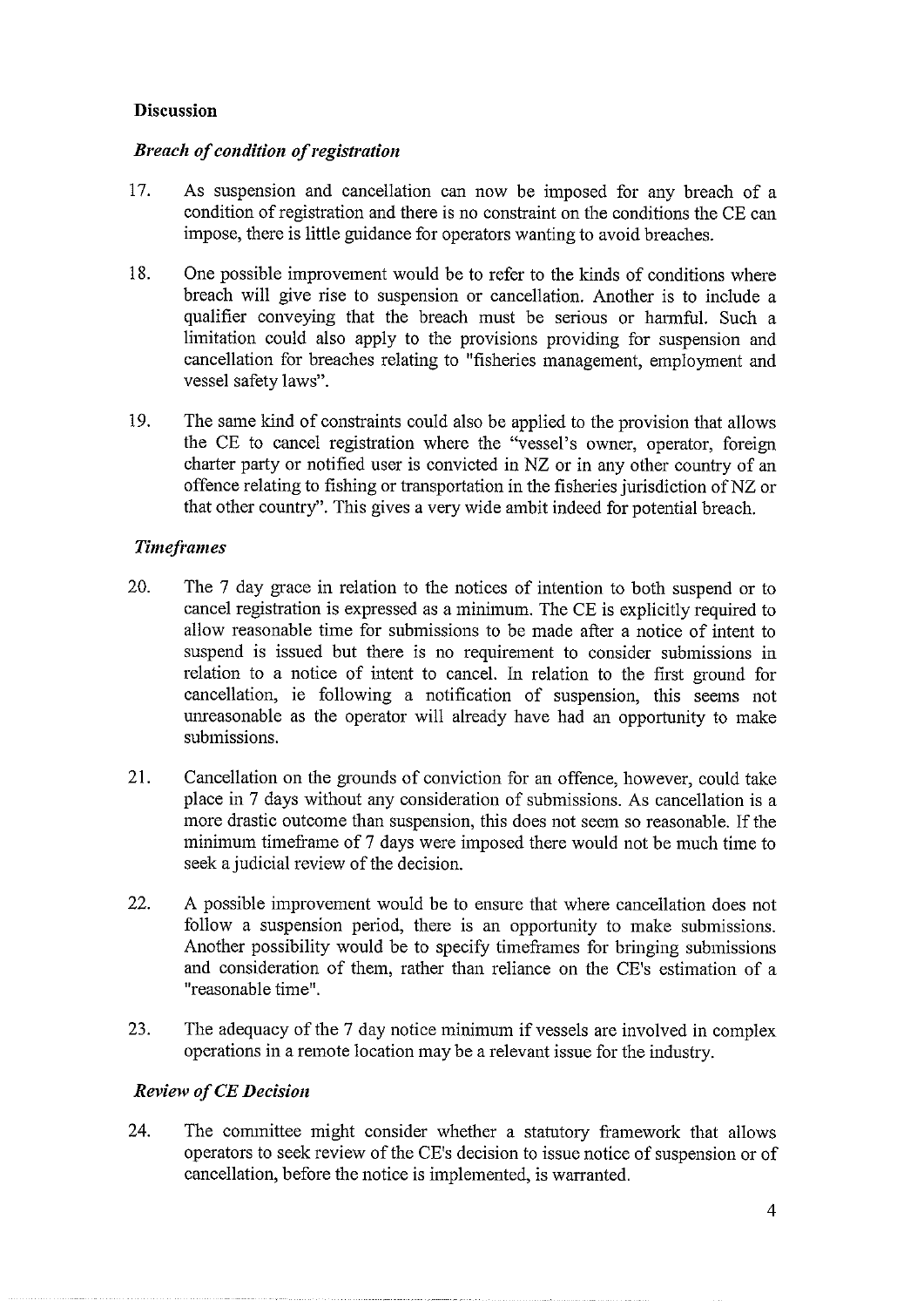- 25. The consequences of stopping a fishing operation midstream are so significant, that operators should perhaps have a more formal opportunity to rectify any mistakes or misinformation that has been relied on rather than simply making submissions to the person who issued the notice, before filing for judicial review. The application of the new powers to all operators in the EEZ mean that the potential impact on smaller operators for whom judicial review may be out of reach for cost reasons is particularly draconian.
- 26. Review could be accessible by giving an independent official the power to review the decision. It is noted that in relation to fishing permits made under delegated authority of the CE, 894 provides that an applicant for certain fishing permits is entitled to have the decision reviewed "by the CE or a person designated by the CE who was not involved in the original decision". Issuing fishing permits seems no more significant an exercise of delegated powers than suspension or cancellation of registration.

## Strict Liability

- 27. We note that the Fisheries Act 1996 contains a number of strict liability offences. If it is intended that the new offences be strict liability, in alignment with the other offences in the Act, then this should be clear on the face of the provision. However, given the potentially serious consequences we suggest they should not be strict liability, as the BORA report assumes.
- 28. Suspending fishing mid-operation and mid-ocean may be a greater consequence for large fishing operations than imposition of the 8100,000 fine. Since fishing vessel means "any vessel capable of being used for fishing", strict liability for a fine could be a serious problem for smaller owner operators.

### Conclusion

29. Thank you for taking the time to consider the LAC's submission on this bill. The LAC does not wish to be heard on this submission.

Yours sincerely

Hon Sir Grant Hammond Chair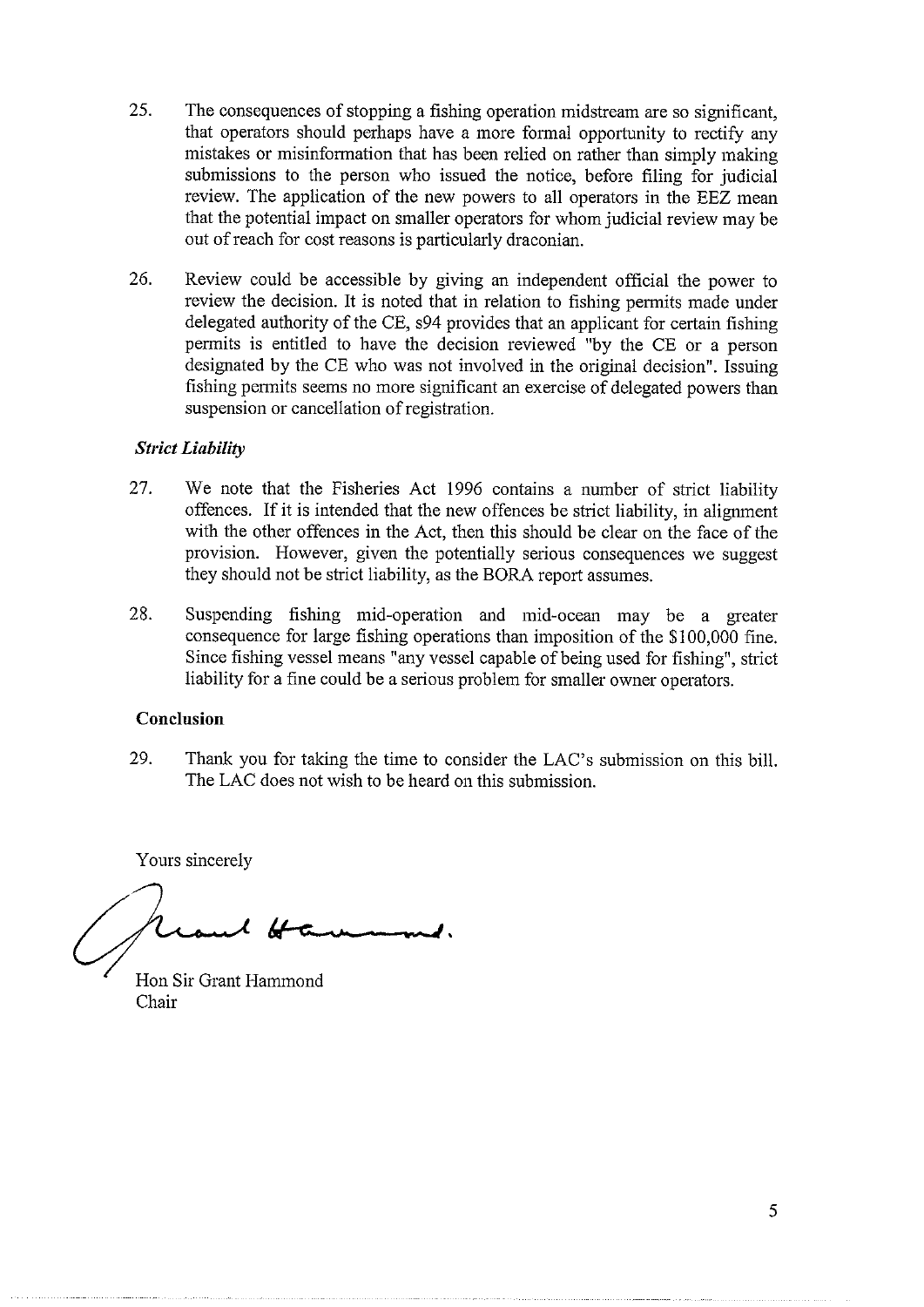## APPENDIX ONE: LEGISLATIVE CONTEXT

### Suspension and cancellation

- 30. Under the Act, registration of vessels requires the consent of the CE and any consent "may be granted subject to such condition as the CE thinks fit to impose" 5103(4). Proposed amendments to s103 provide that the CE may amend, add or revoke any conditions of consent by written notice, and that all conditions of the consent to registration are deemed to be "conditions of registration" c14).
- 31. Suspension of registration is a new power of the CE relating to all vessels within the EEZ (cl 5, new s106A)) and so impacting on both large and smaller fishing operations. The bill provides that the CE may suspend registration for "any reasonable period determined by him or her if satisfied on reasonable grounds that registration for the time being poses a risk of a breach of fisheries management, employment or vessel safety laws justifying that action; or there has been a breach of any condition of its registration" (new s106A(1)).
	- 32. The CE must give the operator notice that it is considered there has been a breach; state the grounds for this belief; set out what must be done to correct the situation; and state the period within which actions must be undertaken or cease, which must be not less than 48 hours. If the actions specified are not taken in the required period, the CE can "give the operator not less than 7 days' notice in writing of the intention to suspend registration" and must also "give the operator a reasonable time to make submissions" and must "consider any submissions made" (c15, new s106(5)). The period of suspension can be extended by the CE on the same or any other ground already specified.
	- 33. If the CE is "satisfied that the operation has not complied with any conditions and requirements imposed" following suspension, the CE may cancel registration. The CE may also cancel registration if the "vessel's owner, operator, foreign charter party or notified user is convicted in NZ or in any other country of an offence relating to fishing or transportation in the fisheries jurisdiction of NZ or that other country", and if satisfied that the vessel is forfeit to the Crown" (c16, new s107(6)).
	- 34. Before cancelling, the CE must give not less than 7 days' notice of the intention to cancel and state the grounds relied on for cancellation (new s107(7).

## Review of CE Decision

- 35. The legislation does not provide a process whereby owners can challenge a 7 day notice of suspension from the CE other than by making submissions, for which the CE must allow a reasonable time. There is no such provision relating to the 7 day notice of intention to cancel.
- 36. In some situations the notice to cancel may follow a 7 day notice of intention to suspend and therefore there would have been an earlier opportunity to